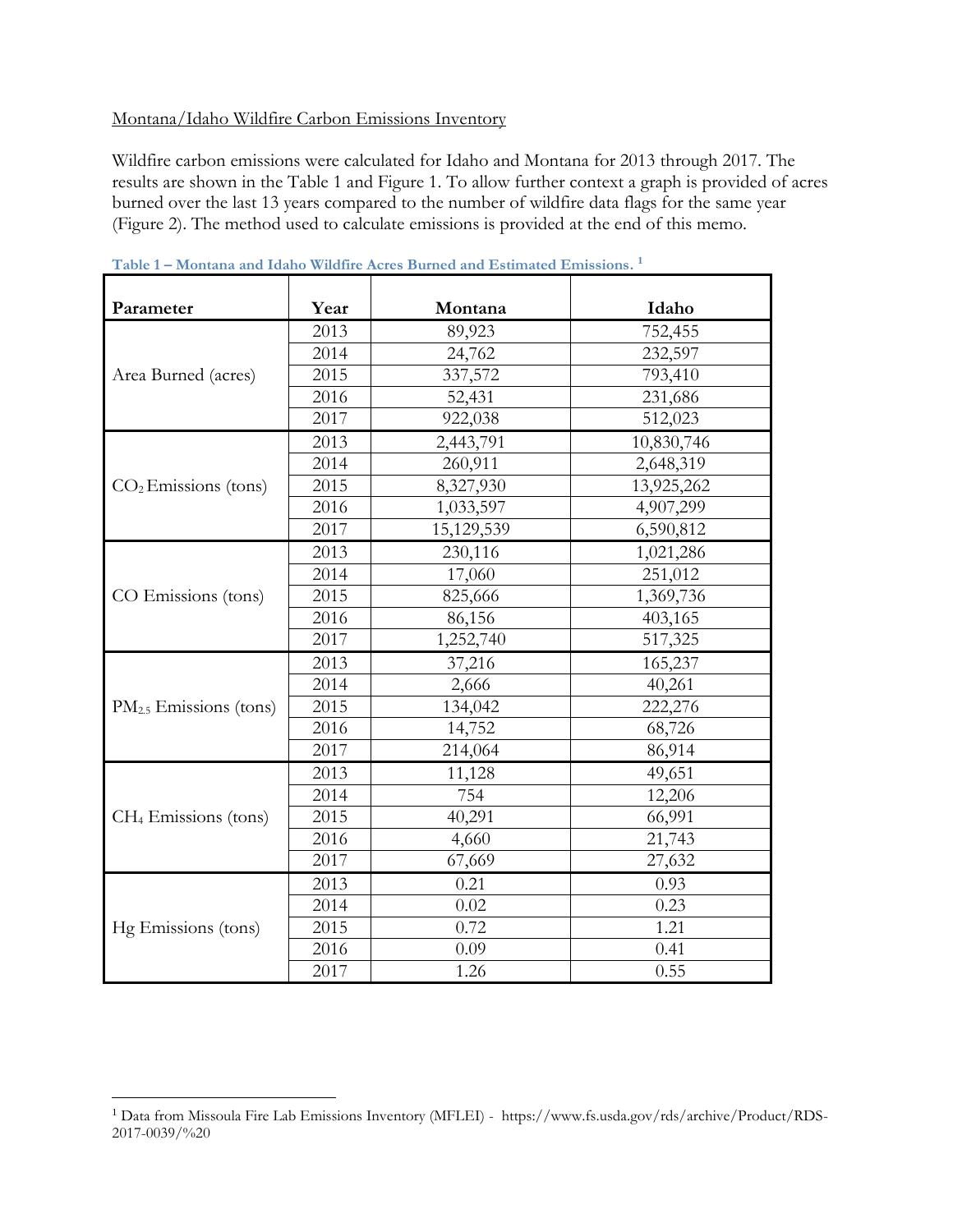

**Figure 1: Total acres burned per year in Idaho and Montana.**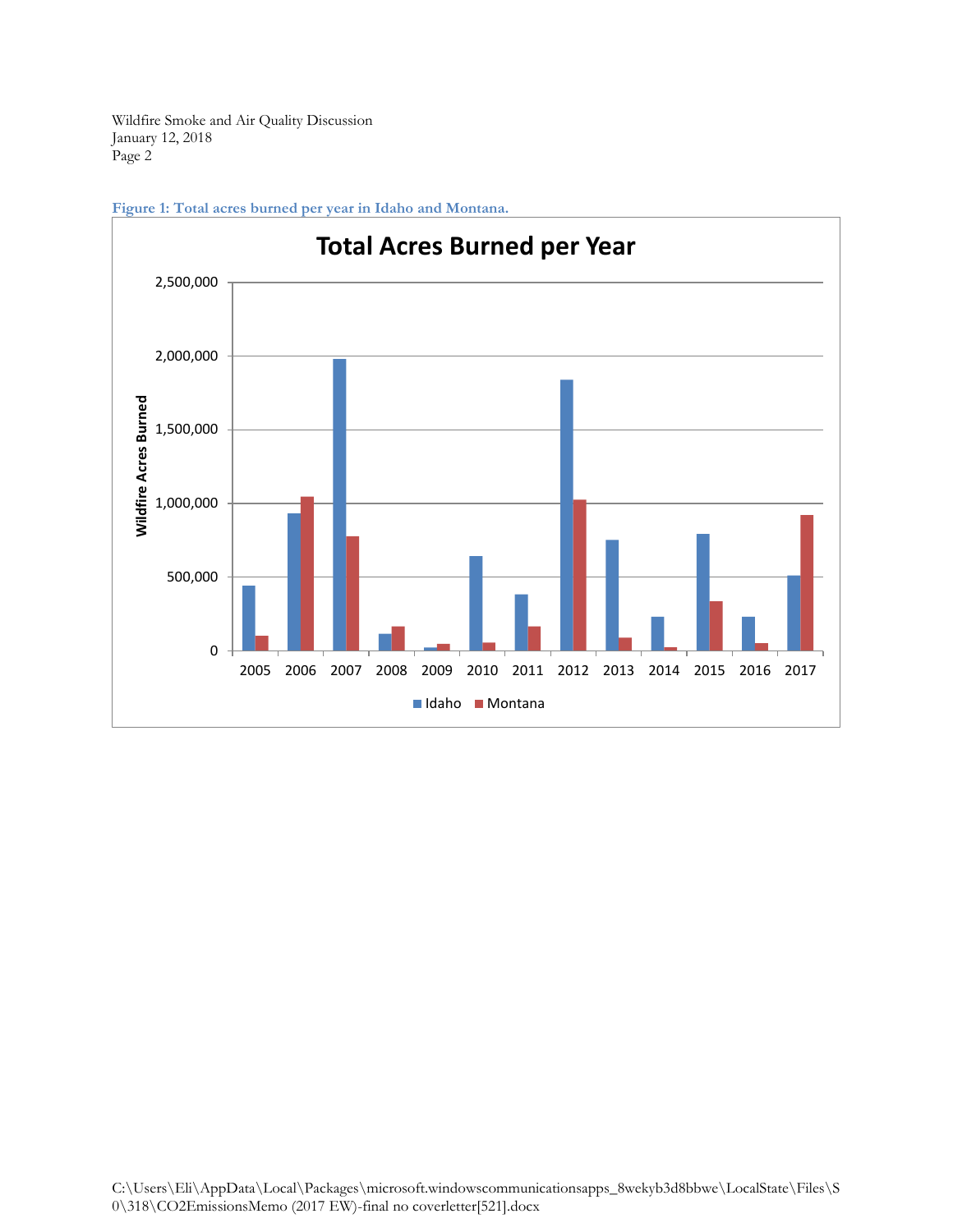$\overline{a}$ 



**Figure 2: Number of monitored days that were flagged by Montana DEQ staff as having been impacted by wildfires during a year shown along with the number of wildfire acres burned during that year. <sup>2</sup>**

<sup>&</sup>lt;sup>2</sup> A flagged monitored day could include data from any and/or all monitors which have been noted to be impacted by smoke from wildfires on any given day.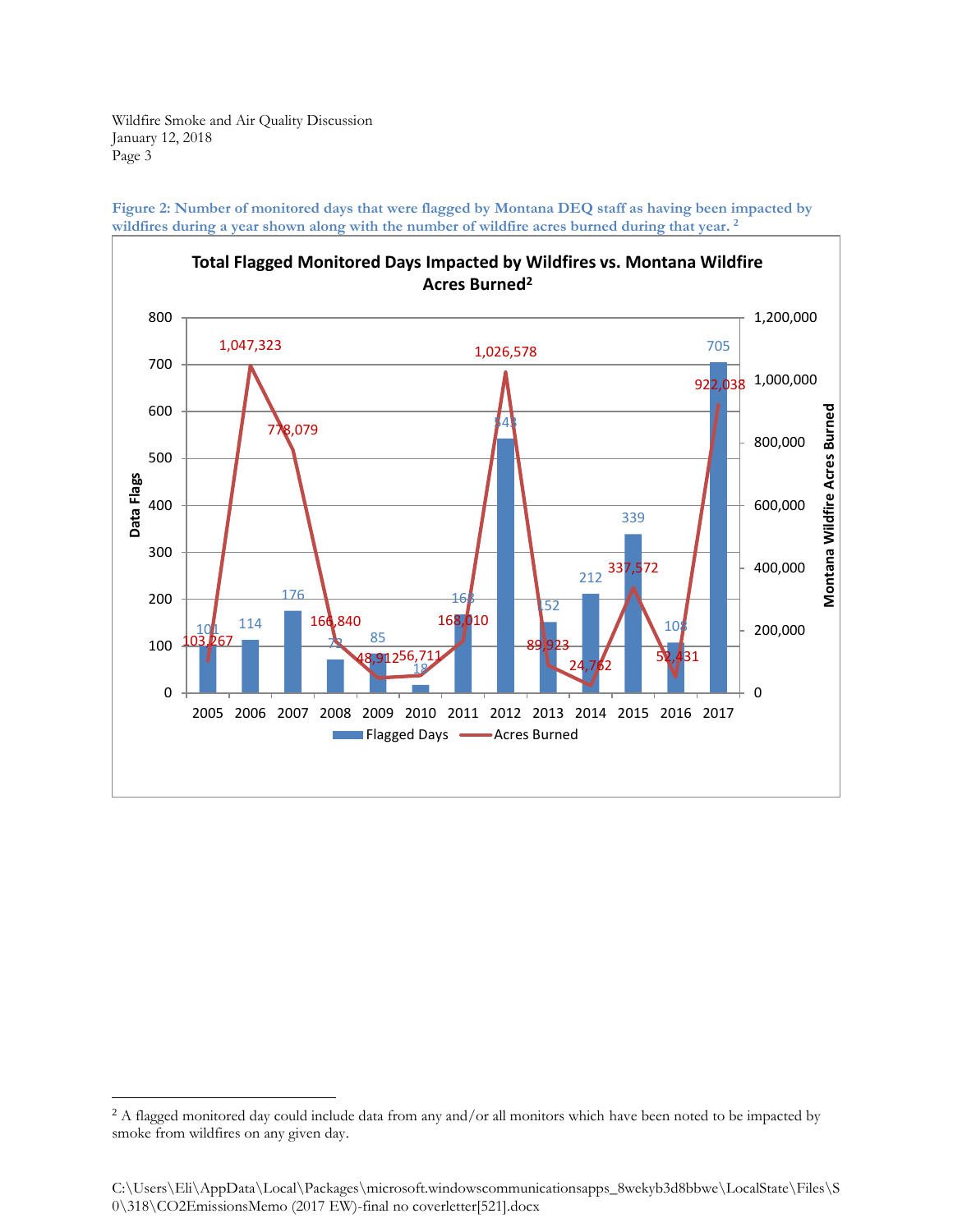$\overline{a}$ 

**Figure 3: Number of monitored days that were flagged by Montana DEQ staff as having been impacted by wildfires during a year shown along with the number of times that the 24-hour average ambient fine particulate matter (PM2.5) concentration exceeded the corresponding National Ambient Air Quality Standard (NAAQS)**  level of 35 micrograms per cubic meter  $(\frac{ug}{m^3})$ .<sup>3</sup>



<sup>&</sup>lt;sup>3</sup> A flagged monitored day could include data from any and/or all monitors which have been noted to be impacted by smoke from wildfires on any given day.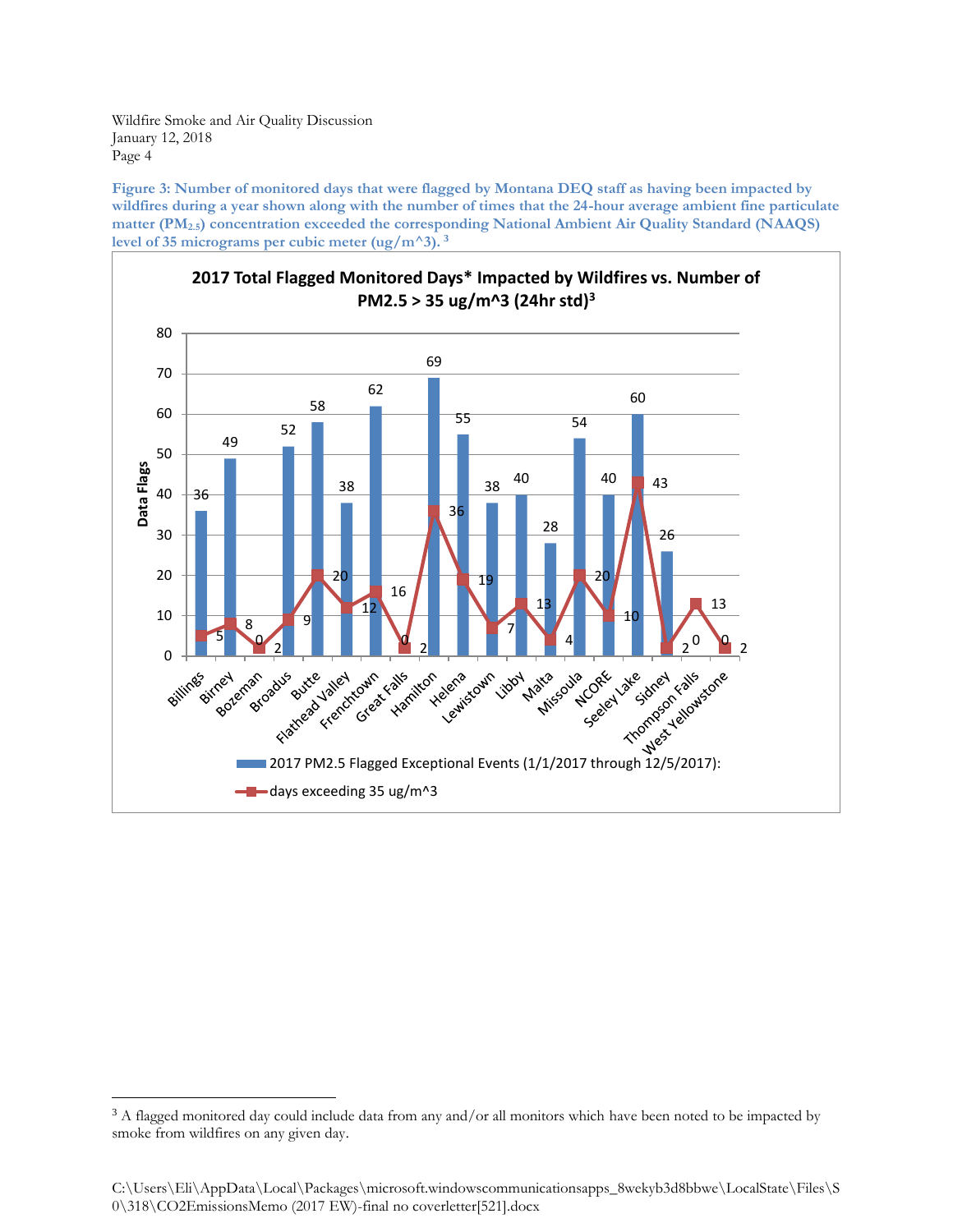## **Year to Date Wildfire Emission Inventory**

2013 through 2017 carbon dioxide (CO<sub>2</sub>), carbon monoxide (CO), methane (CH<sub>4</sub>), particulate matter with an aerodynamic diameter of 2.5 microns or less  $(PM_{2.5})$ , and mercury  $(Hg)$  emission estimates for wildfires in Montana and Idaho have been estimated by Shawn Urbanski, United States Forest Service. This describes the methodology used to derive the emission estimates.

## **METHODOLOGY**

Fire emission of pollutant X (E<sub>X</sub>) may be estimated as the product of area burned (A; m<sup>2</sup>), fuel load (F; kg-dry vegetation m<sup>-2</sup>), combustion completeness (C; unitless), and specific emission factor for X (EF<sub>x</sub>; [g-compound X] [kg-dry vegetation burned<sup>-1</sup>]) (Urbanski et al., 2011 and references therein):

 $E_X = A \times F \times C \times 0.001 \times EF_X$  (1)

Equation (1) was used to estimate annual fire emissions of  $CO<sub>2</sub>, CO, CH<sub>4</sub>, PM<sub>2.5</sub>$ , and Hg from wildfires in Montana and Idaho. The methods and data sources used to estimate  $E<sub>x</sub>$  are described in the following sections.

## **AREA BURNED, A**

Burned area polygons were compiled using four burned area/fire activity datasets: Monitoring Trends in Burn Severity (MTBS) fire boundaries [\(https://www.mtbs.gove/direct-download;](https://www.mtbs.gove/direct-download) last access August 18, 2017), the Moderate Resolution Imaging Spectroradiometer (MODIS) active-fire based Direct Broadcast Monthly Burned Area Product, the incident fire perimeters from the Geospatial Multi-Agency Coordination Wildland Fire Support archive (GEOMAC [http://www.geomac.gov/index.shtml\)](http://www.geomac.gov/index.shtml) and a spatial wildfire occurrence database (FOD).

# **FUEL LOAD, F**

The fuel load for the area burned was estimated from an overlay of the fire perimeters with vegetation and fuel loading maps. Forest vegetation type and fuel loading was assigned using an expanded version of the Fuels Type Group (FTG) fuel classification system [Keane 2013], which used recently available Forest Inventory and Analysis (FIA -

https://www.fia.fs.fed.us/library/database-documentation/index.php) fuels data. The forest surface fuel loading was augmented with fuel loading estimates of understory fuels [Wilson et al., 2013] and canopy fuels, the later which was derived from FIA plot Treelist tables. Rangeland fuels were estimated using the Rangeland Vegetation Simulator (RVS) [Reeves, 2016]. Woody and herbaceous fuel loading was quantified using the inputs from LANDFIRE [\(https://www.landfire.gov\)](https://www.landfire.gov/), in addition to using the normalized difference vegetation index (NDVI) from MODIS for herbaceous material.

# **FUEL CONSUMPTION, C**

Fuel consumption for forest surface, understory, shrub and herbaceous fuels was estimated from simulations using the fire effects models CONSUME [Prichard et al., 2006] and First Order Fire Effects Model (FOFEM; [http://www.firelab.org/science-applications/fire-fuel/111-fofem\) \[Lutes,](http://www.firelab.org/science-applications/fire-fuel/111-fofem)%20%5bLutes) 2016a].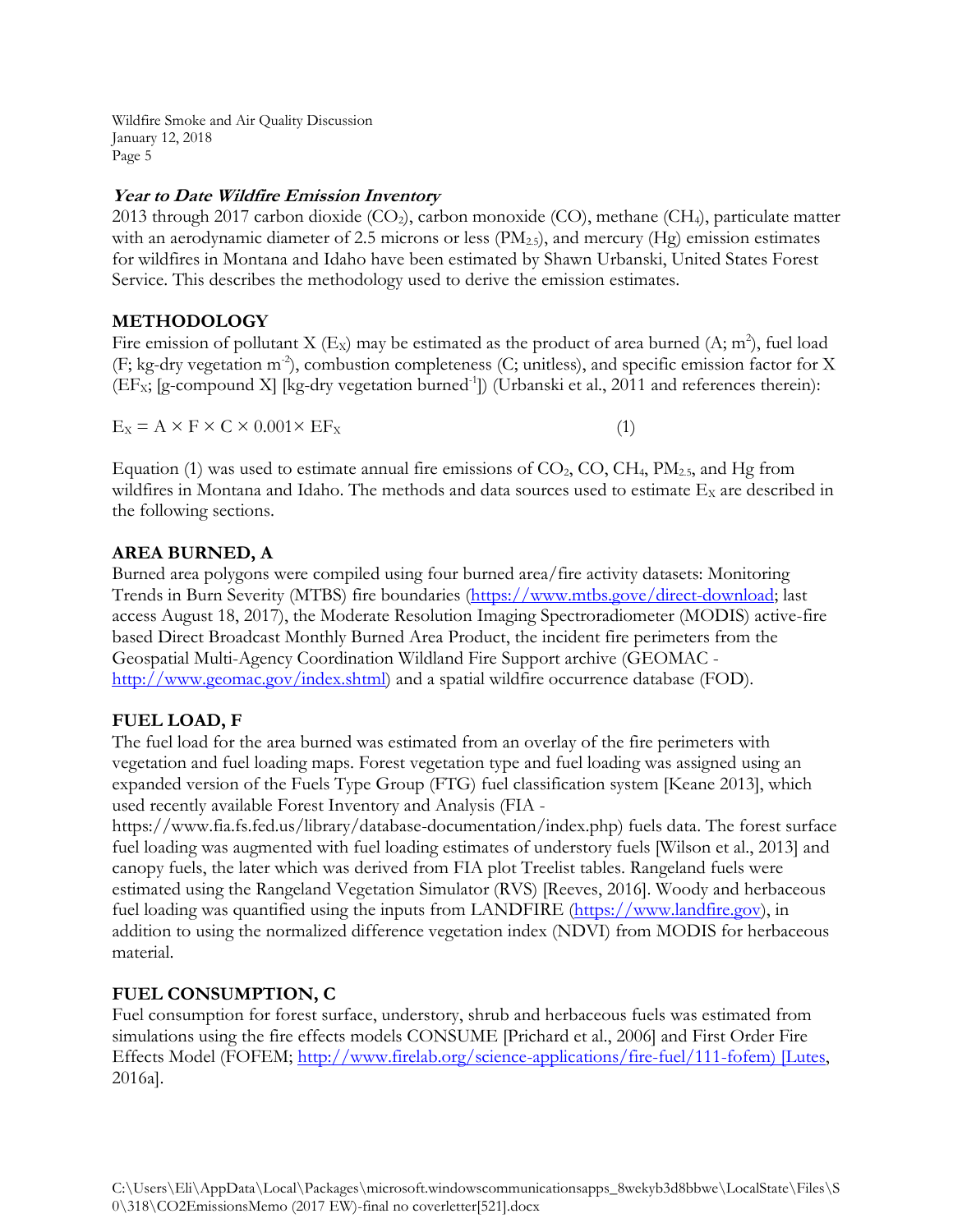## **EMISSION FACTORS, EF<sup>X</sup>**

Emission factors for CO<sub>2</sub>, CO, PM<sub>2.5</sub>, and CH<sub>4</sub> used modified combustion efficiency (MCE) values, fire types and emissions factors for western forests [Urbanski 2017]. Emission factor for Hg was based on Wiedinmyer and Friedli (2007) Environ. Sci. Technol., 2007, 41 (23), pp 8092-8098.